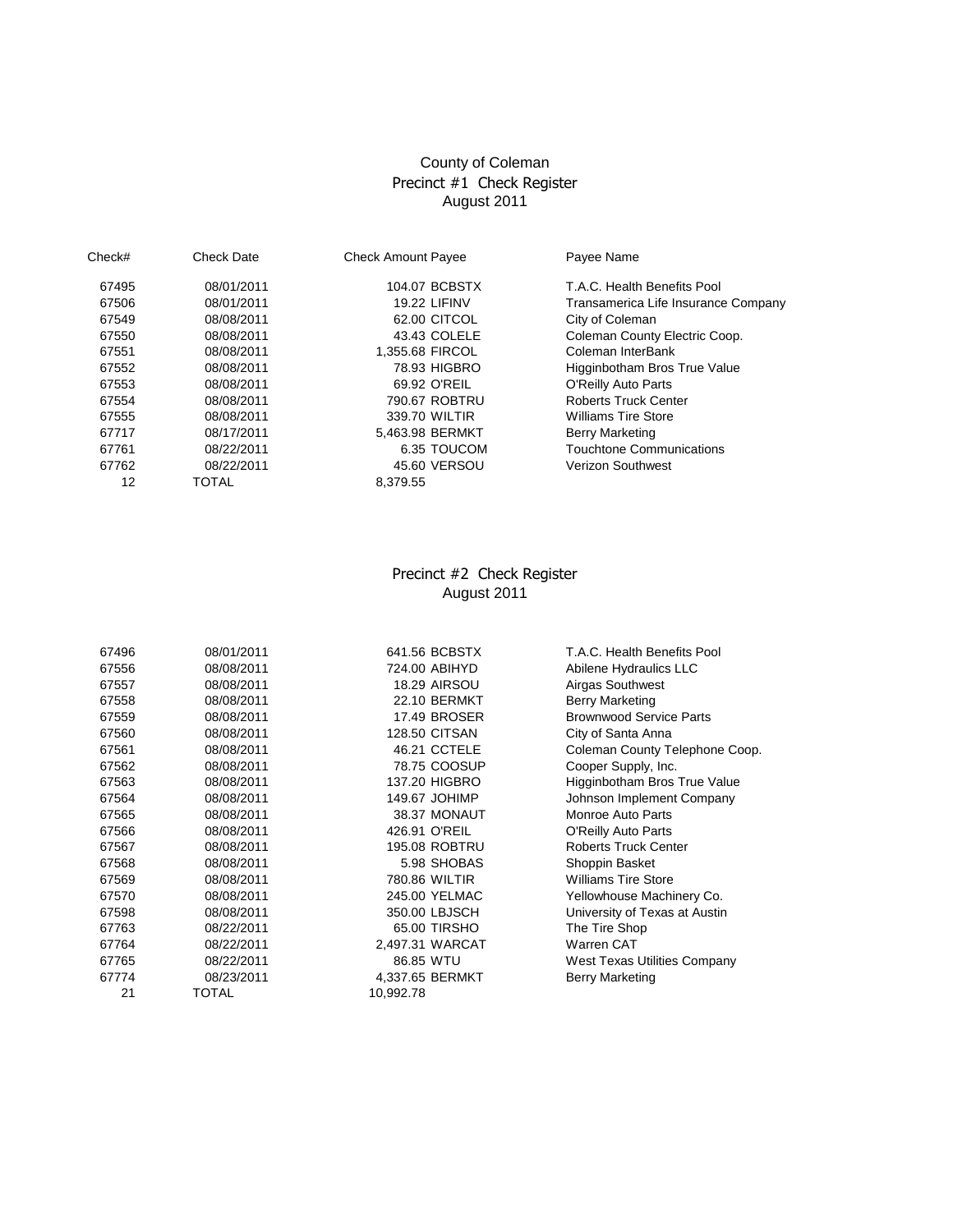#### August 2011 Precinct #3 Check Register

| Check# | <b>Check Date</b> | <b>Check Amount Payee</b> | Payee Name                                     |
|--------|-------------------|---------------------------|------------------------------------------------|
| 67497  | 08/01/2011        | 188.90 BCBSTX             | T.A.C. Health Benefits Pool                    |
| 67510  | 08/01/2011        | 36.29 GUARDI              | Guardian Life Insurance Company                |
| 67571  | 08/08/2011        | 150.00 BRORAD             | <b>Brownwood Radiator Service</b>              |
| 67572  | 08/08/2011        | 26.04 COLELE              | Coleman County Electric Coop.                  |
| 67573  | 08/08/2011        | 29.45 COLWAT              | <b>Coleman County Special Utility District</b> |
| 67574  | 08/08/2011        | 20.94 CCTELE              | Coleman County Telephone Coop.                 |
| 67575  | 08/08/2011        | 1,936.68 FIRCOL           | Coleman InterBank                              |
| 67576  | 08/08/2011        | 939.97 GSTRUC             | G's Truck Shop                                 |
| 67577  | 08/08/2011        | 124.35 HIGBRO             | Higginbotham Bros True Value                   |
| 67578  | 08/08/2011        | 149.90 JOHIMP             | Johnson Implement Company                      |
| 67579  | 08/08/2011        | 1,237.51 M&DDIS           | M & D Distributors                             |
| 67580  | 08/08/2011        | 766.91 MONAUT             | Monroe Auto Parts                              |
| 67581  | 08/08/2011        | 262.48 O'REIL             | O'Reilly Auto Parts                            |
| 67582  | 08/08/2011        | 111.04 OGBTRU             | Ogburn's Truck Parts                           |
| 67583  | 08/08/2011        | 30.92 ROBTRU              | <b>Roberts Truck Center</b>                    |
| 67584  | 08/08/2011        | 51.11 DUNDIS              | Trashaway/Duncan #691                          |
| 67585  | 08/08/2011        | 19.62 WESTRA              | Western Trailer and Equipment                  |
| 67586  | 08/08/2011        | 1,525.05 WILTIR           | <b>Williams Tire Store</b>                     |
| 67718  | 08/17/2011        | 2,366.25 BERMKT           | <b>Berry Marketing</b>                         |
| 67766  | 08/22/2011        | 720.00 GSTRUC             | G's Truck Shop                                 |
| 67767  | 08/22/2011        | 111.04 OGBTRU             | Ogburn's Truck Parts                           |
| 67768  | 08/22/2011        | 246.84 WARCAT             | Warren CAT                                     |
| 67773  | 08/22/2011        | 160.00 WTRCON             | WTRCA 2011 Conference                          |
| 23     | <b>TOTAL</b>      | 11,211.29                 |                                                |

### Precinct #4 Check Register August 2011

| 67498 | 08/01/2011 | 180.10 BCBSTX | T.A.C. Health Benefits Pool                    |
|-------|------------|---------------|------------------------------------------------|
| 67503 | 08/01/2011 | 48.40 CONSEC  | Conseco Health Insurance Co.                   |
| 67511 | 08/01/2011 | 118.67 GUARDI | Guardian Life Insurance Company                |
| 67587 | 08/08/2011 | 77.07 ALLWAS  | <b>Allied Waste Services</b>                   |
| 67588 | 08/08/2011 | 37.72 COLELE  | Coleman County Electric Coop.                  |
| 67589 | 08/08/2011 | 38.49 COLWAT  | <b>Coleman County Special Utility District</b> |
| 67590 | 08/08/2011 | 36.85 COOSUP  | Cooper Supply, Inc.                            |
| 67591 | 08/08/2011 | 800.00 DAVAVA | David Avants                                   |
| 67592 | 08/08/2011 | 328.44 JOHIMP | Johnson Implement Company                      |
| 67593 | 08/08/2011 | 540.89 MONAUT | Monroe Auto Parts                              |
| 67594 | 08/08/2011 | 41.38 VERSOU  | <b>Verizon Southwest</b>                       |
| 67595 | 08/08/2011 | 928.29 WARCAT | Warren CAT                                     |
| 67596 | 08/08/2011 | 219.60 WESTRA | Western Trailer and Equipment                  |
| 67769 | 08/22/2011 | 744.66 MILDIR | Miller Dirt Work                               |
| 67770 | 08/22/2011 | 6.58 TOUCOM   | Touchtone Communications                       |
| 15    | TOTAL      | 4.147.14      |                                                |
|       |            |               |                                                |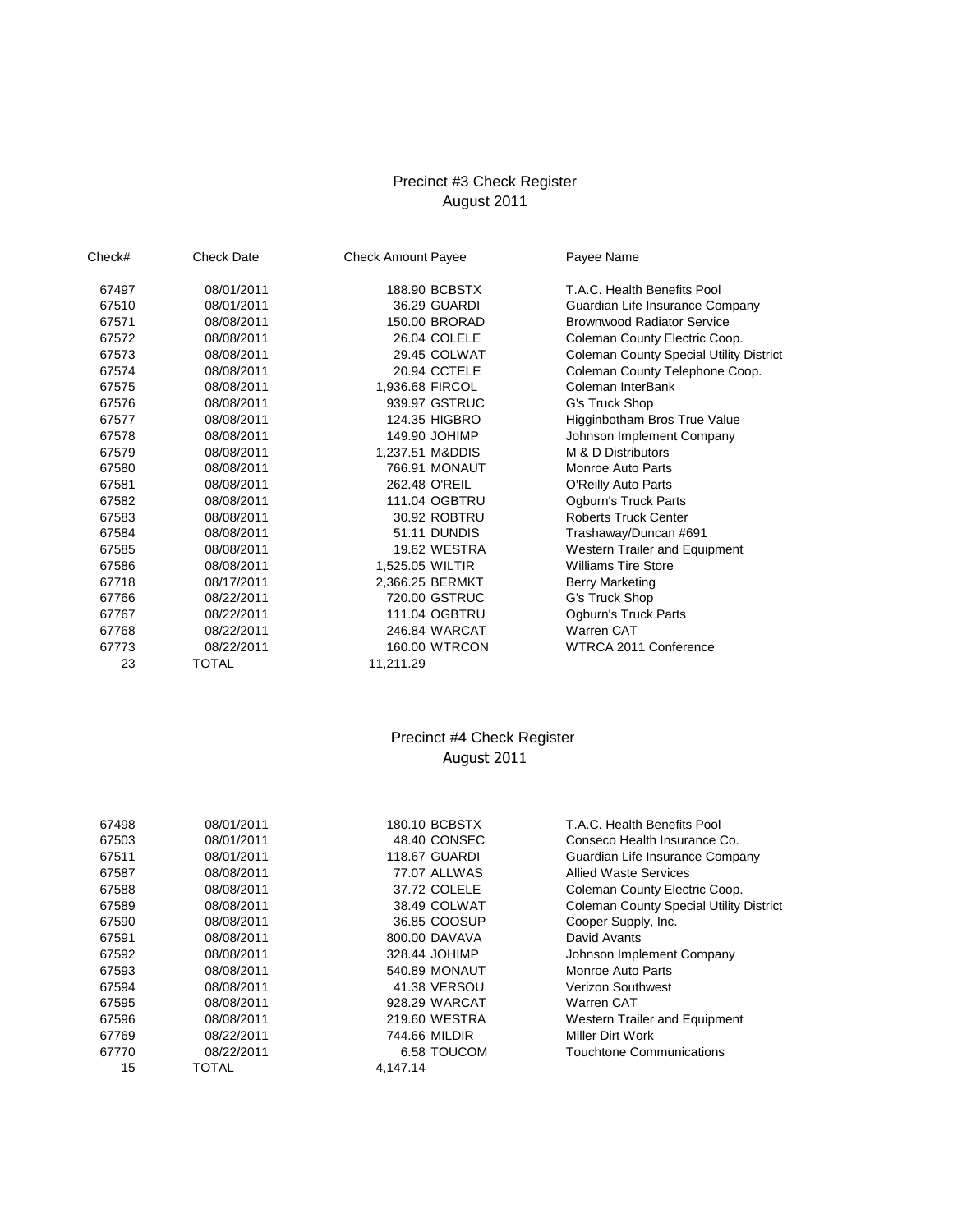# General Fund Check Register August 2011

| Check# | <b>Check Date</b> | <b>Check Amount Payee</b> |               | Payee Name                                 |
|--------|-------------------|---------------------------|---------------|--------------------------------------------|
| 67491  | 08/01/2011        | 14,324.45 BCBSTX          |               | T.A.C. Health Benefits Pool                |
| 67499  | 08/01/2011        | 546.00 LISTBL             |               | Blue Cross Blue Shield of Texas            |
| 67501  | 08/01/2011        | 129.75 CONSEC             |               | Conseco Health Insurance Co.               |
| 67505  | 08/01/2011        | 206.07 LIFINV             |               | Transamerica Life Insurance Company        |
| 67507  | 08/01/2011        | 632.90 GUARDI             |               | Guardian Life Insurance Company            |
| 67512  | 08/08/2011        | 189.35 ACCPLU             |               | <b>Accuracy Plus Reporting</b>             |
| 67513  | 08/08/2011        | 420.41 BENKEI             |               | Ben E. Keith Company                       |
| 67514  | 08/08/2011        | 2,428.38 BERMAR           |               | Berry Marketing Inc.                       |
| 67515  | 08/08/2011        | 158.00 WOLPAK             |               | Charles L. Wolfe & Assoc.                  |
| 67516  | 08/08/2011        | 46.49 CHRBUR              |               | <b>Christin Burris</b>                     |
| 67517  | 08/08/2011        | 4,075.75 CITCOL           |               | City of Coleman                            |
| 67518  | 08/08/2011        | 82.88 CHR&DE              |               | Coleman Chronicle & DV                     |
| 67519  | 08/08/2011        | 59.00 COTECO              |               | Coleman Co. Telecommunications             |
| 67520  | 08/08/2011        | 416.66 COMCOR             |               | <b>District Adult Probation Department</b> |
| 67521  | 08/08/2011        | 155.00 JAMAND             |               | Dr. James H. Anders                        |
| 67522  | 08/08/2011        | 25.98 ALCDIS              |               | Duckwall-Alco Stores Inc.                  |
| 67523  | 08/08/2011        | 147.56 HIGBRO             |               | Higginbotham Bros True Value               |
| 67524  | 08/08/2011        | 11.98 INTBAT              |               | Interstate All Battery Center              |
| 67525  | 08/08/2011        | 275.42 JAMTRA             |               | Jamie Trammell                             |
| 67526  | 08/08/2011        | 327.14 JOEWAT             |               | Joe D. Watson                              |
| 67527  | 08/08/2011        | 10.30 KEEDRU              |               | Keel Drug                                  |
| 67528  | 08/08/2011        | 38.85 MAYDIS              |               | Margie Mayo District clerk                 |
| 67529  | 08/08/2011        | 81.03 OFFDEP              |               | Office Depot                               |
| 67530  | 08/08/2011        | 62.88 ORKPES              |               | Orkin Pest Control                         |
| 67531  | 08/08/2011        | 210.00 PATHOW             |               | Patrick Howard.                            |
| 67532  | 08/08/2011        | 88.00 POMAST              |               | Postmaster                                 |
| 67533  | 08/08/2011        | 192.09 QUICOR             |               | <b>Quill Corporation</b>                   |
| 67534  | 08/08/2011        | 465.88 SPRINT             |               | <b>SPRINT</b>                              |
| 67535  | 08/08/2011        | 1,741.89 SHOBAS           |               | Shoppin Basket                             |
| 67536  | 08/08/2011        | 261.57 STAMEN             |               | Stacey Mendoza                             |
| 67537  | 08/08/2011        | 2,400.00 TEXWIL           |               | Texas Wildlife Damage Mgnt Fd.             |
| 67538  | 08/08/2011        | 40.00 SHOBOX              |               | The Showbox                                |
| 67539  | 08/08/2011        | 172.70 TOSFIN             |               | <b>Toshiba Financial Services</b>          |
| 67540  | 08/08/2011        | 23.36 TYSPHA              |               | <b>Tyson Pharmacy</b>                      |
| 67541  | 08/08/2011        | 160.00 UNIELE             |               | United Elevator Service Inc                |
| 67542  | 08/08/2011        | 840.00 VICTCA             |               | Victoria Carter                            |
| 67543  | 08/08/2011        | 46.00 WADTUR              |               | <b>Wade Turner</b>                         |
| 67744  | 08/22/2011        | 37.74 NANCAM              |               | Nance Campbell                             |
| 67745  | 08/22/2011        | 126.28 OFFDEP             |               | Office Depot                               |
| 67746  | 08/22/2011        | 380.00 PATHOW             |               | Patrick Howard.                            |
| 67747  | 08/22/2011        | 200.00 PAUJEN             |               | Paul Jensen                                |
| 67748  | 08/22/2011        | 88.00 POMAST              |               | Postmaster                                 |
| 67749  | 08/22/2011        | 300.00 SAMMEH             |               | Samuel Mehaffey                            |
| 67750  | 08/22/2011        | 127.28 STACOF             |               | <b>Standard Coffee Service</b>             |
| 67751  | 08/22/2011        | 32.00 JONZYL              |               | The Jones-Zylon Company                    |
| 67752  | 08/22/2011        | 300.00 TOMWAT             |               | Tom Watson                                 |
| 67753  | 08/22/2011        | 125.02 TOUCOM             |               | <b>Touchtone Communications</b>            |
| 67775  | 08/26/2011        |                           | <b>GUETIF</b> | Tiffany D. Zirkle                          |
| 67776  | 08/26/2011        |                           | <b>BAKNAN</b> | Nancy G Baker                              |
| 67777  | 08/26/2011        |                           | <b>BERCAR</b> | Carla J Berry                              |
| 67778  | 08/26/2011        |                           | <b>BURCHR</b> | Christin D Burris                          |
| 67779  | 08/26/2011        |                           | CAMWIL        | William N Campbell                         |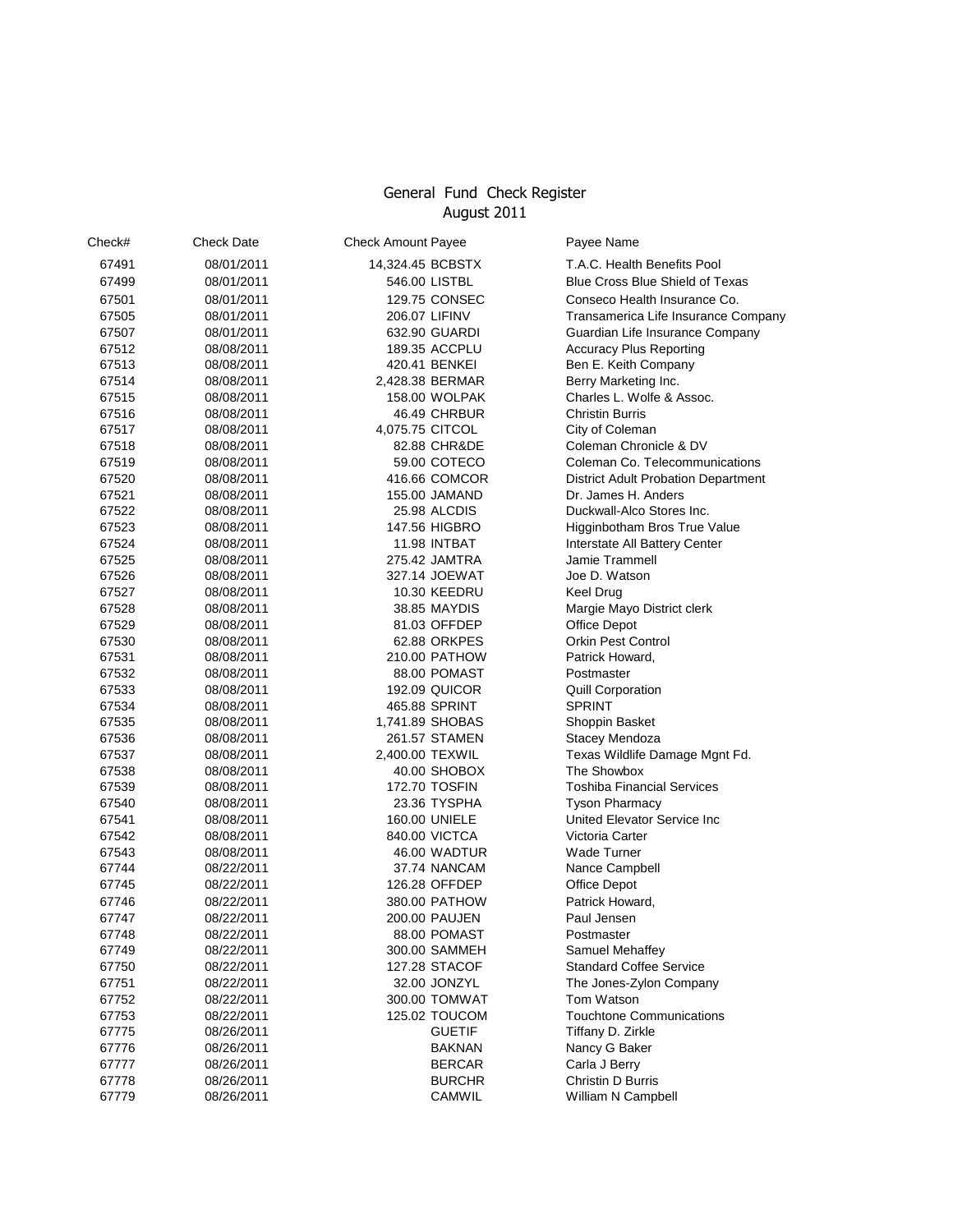| 67780 | 08/26/2011               | <b>CONCHR</b>    | Christine D Connelly               |
|-------|--------------------------|------------------|------------------------------------|
| 67781 | 08/26/2011               | <b>DUNDAV</b>    | David L Dunlap                     |
| 67782 | 08/26/2011               | <b>GEOJAR</b>    | Jarvis M George                    |
| 67783 | 08/26/2011               | HARBEV           | <b>Beverly K Harris</b>            |
| 67784 | 08/26/2011               | <b>HUDDAR</b>    | Darlene A Huddle                   |
| 67785 | 08/26/2011               | <b>EDWTIN</b>    | Tina G Lamb                        |
| 67786 | 08/26/2011               | LEMCAT           | Cathryn R LeMay                    |
| 67787 | 08/26/2011               | MAYMAR           | Margie K Mayo                      |
| 67788 | 08/26/2011               | <b>SMIPAT</b>    | Patricia S McMillan                |
| 67789 | 08/26/2011               | MENSTA           | Stacey D Mendoza                   |
| 67790 | 08/26/2011               | QUIDAR           | Darla R Quinney                    |
| 67791 | 08/26/2011               | <b>ROSJOE</b>    | Joe L Rose                         |
|       | 08/26/2011               |                  | Jamie L Trammell                   |
| 67792 |                          | TRAJAM           |                                    |
| 67793 | 08/26/2011               | WATJOE           | Joe D Watson                       |
| 67794 | 08/26/2011               | <b>BEARIC</b>    | Richard L Beal                     |
| 67795 | 08/26/2011               | <b>DAVBOB</b>    | Bobby A Davis                      |
| 67796 | 08/26/2011               | <b>STEJOH</b>    | Johnny M Stephenson                |
| 67797 | 08/26/2011               | WILMAR           | Mark L Williams                    |
| 67798 | 08/26/2011               | CROBOB           | Bobby J Croft                      |
| 67799 | 08/26/2011               | <b>FORTER</b>    | Terry G Fortune                    |
| 67800 | 08/26/2011               | <b>ROBOLL</b>    | Ollie W Roberson, Jr.              |
| 67801 | 08/26/2011               | <b>DILEDD</b>    | Eddie W Dillard                    |
| 67802 | 08/26/2011               | <b>MORJOE</b>    | William J Morris                   |
| 67803 | 08/26/2011               | PEEDAV           | David P Peeples, III               |
| 67804 | 08/26/2011               | LAWSCO           | Scotty W Lawrence                  |
| 67805 | 08/26/2011               | <b>SMIMAR</b>    | Mark R Smith                       |
| 67806 | 08/26/2011               | ROMALE           | Alejandro Torres-Romero            |
| 67807 | 08/26/2011               | <b>BOWROB</b>    | Robert L Bowen                     |
| 67808 | 08/26/2011               | <b>MCKDAN</b>    | Danny M McKinzie                   |
| 67809 | 08/26/2011               | WALMAC           | Mackie J Walters                   |
| 67810 | 08/25/2011               | <b>WOOCON</b>    | Connie Y Beloat                    |
| 67811 | 08/25/2011               | <b>COGLES</b>    | Leslie W Cogdill                   |
| 67812 | 08/25/2011               | <b>HAMMIC</b>    | Linda M Hammonds                   |
| 67813 | 08/25/2011               | <b>JONNOR</b>    | Norma J Jones                      |
| 67814 | 08/25/2011               | JONRAY           | Raymond E Jones, Sr.               |
| 67815 | 08/25/2011               | <b>KENJAC</b>    | Jackie D Kenney                    |
| 67819 | 08/25/2011               | MOONAT           | Natasha G Moody                    |
| 67820 | 08/25/2011               | <b>PONGER</b>    | Gerald L Pond                      |
| 67821 | 08/25/2011               | TURROB           | Robert W Turner                    |
| 67822 |                          |                  | Cindy L Watson                     |
|       | 08/25/2011               | WATCIN           |                                    |
| 67823 | 08/25/2011<br>08/25/2011 | WATJER<br>WILWIL | Jeromy Watson<br>Willie D Williams |
| 67824 |                          |                  |                                    |
| 67825 | 08/25/2011               | <b>WIPDAN</b>    | Daniel L Wipff                     |
| 67826 | 08/30/2011               | <b>MCMTAM</b>    | Tammy R McMillan                   |
| 67827 | 08/31/2011               | 75.00 BURFIR     | Burkett Fire Dept.                 |
| 67828 | 08/31/2011               | 50.00 COLFOO     | <b>Christian Family Ministries</b> |
| 67829 | 08/31/2011               | 5,300.00 CITCOL  | City of Coleman                    |
| 67830 | 08/31/2011               | 75.00 COMSHO     | Comanche Shores Fire Dept.         |
| 67831 | 08/31/2011               | 150.00 CONVAL    | Concho Valley Regional Food        |
| 67832 | 08/31/2011               | 75.00 ECHBUR     | Echo Fire Department               |
| 67833 | 08/31/2011               | 75.00 GLCOVE     | Glen Cove Volunteer Fire Dept.     |
| 67834 | 08/31/2011               | 500.00 JOHPEA    | John Pearce                        |
| 67835 | 08/31/2011               | 400.00 JOHWEE    | John Weeks                         |
| 67836 | 08/31/2011               | 75.00 LAKCOL     | Lake Coleman VFD                   |
| 67837 | 08/31/2011               | 500.00 HEAHEM    | Law Office of Heath Hemphill PC    |
| 67838 | 08/31/2011               | 300.00 MENHEA    | Mental Health and Retardation      |
| 67839 | 08/31/2011               | 75.00 NOVFIR     | Novice Fire Department             |
| 67840 | 08/31/2011               | 200.00 SANVOL    | Santa Anna Volunteer Fire          |
| 67841 | 08/31/2011               | 75.00 SOUCOL     | South Coleman County Fire Dept     |